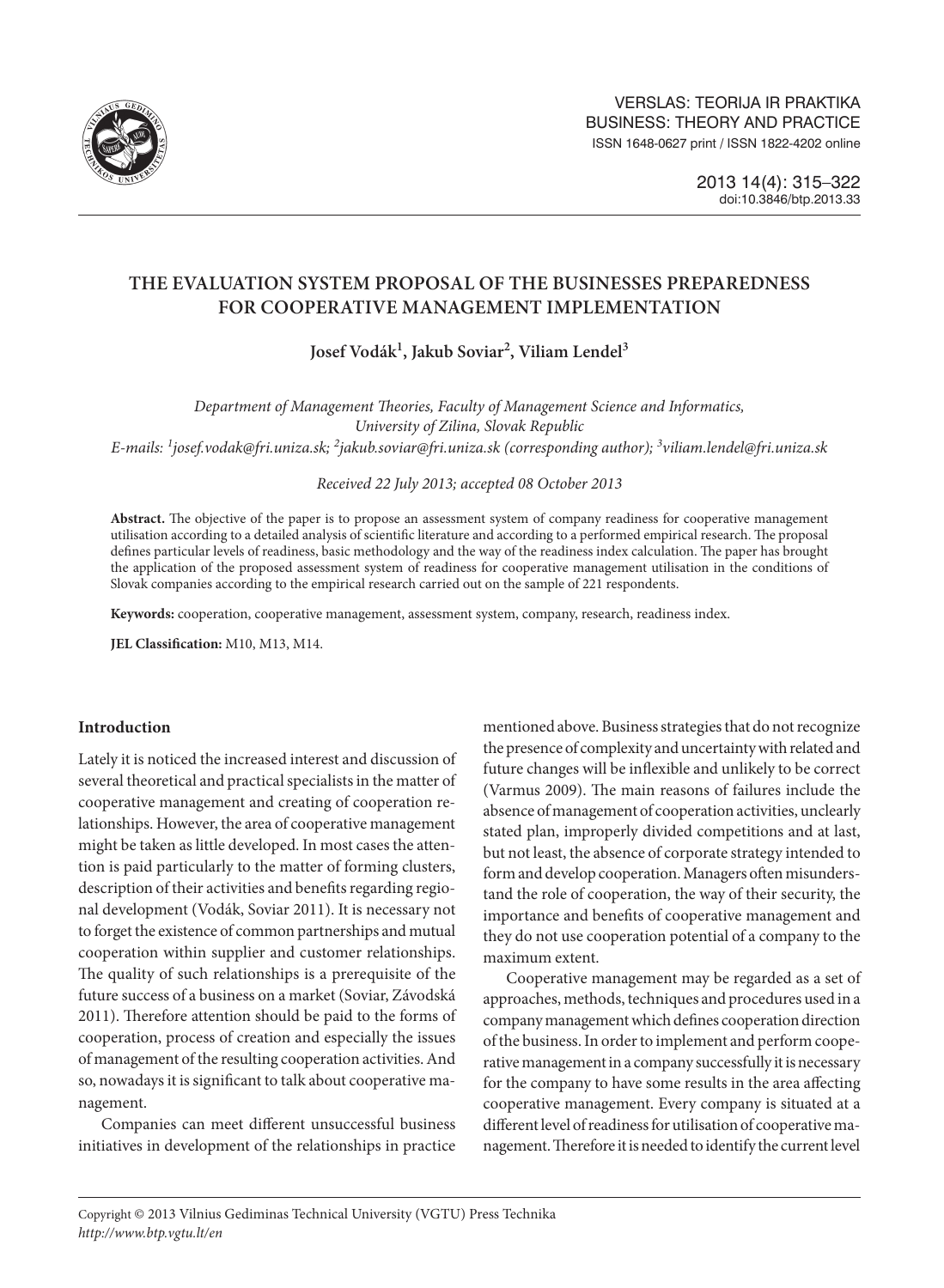of preparation to find weaknesses and define recommendations to improve them (Lendel, Varmus 2012). However, it is also essential to have a proper methodology to assess readiness of a company for the implementation and performance of cooperative management.

## **1. Objective and methodology**

The main objective of the paper is to get new knowledge in the area of cooperation focusing on the area of strategy management, marketing and to introduce a possibility of a system of readiness of a company for cooperative management utilisation. A proposal of particular levels of readiness of a company for cooperative management utilisation may contribute to identification of weaknesses of the company in this area and to find a space for further improvement significantly. The proposed system can be used as a checking tool during the period of using cooperative management in a company. It is intended to provide managers with a tool for self-assessment. Thus the company management gets a real image of their level of readiness for cooperative management utilisation.

To solve the examined issues in the paper requires using of several methods depending on particular parts of the solution.

The methods of documents analyses (when analysing current and historical data related to the matter), a questionnaire method and a method of a semi-structured interview (collection of the data in empirical research and the method of observation (visits of selected companies) were used to obtain and collect the information.

When processing the information mainly the quantitative assessment method was used (application of statistical methods) and a comparative method (when comparing the data obtained in the empirical research and the data for the analysis of secondary resources).

The objects of the research contained middle and small businesses operating in the Slovak territory and managers at a middle and top level of a company management were final respondents. 221 respondents took part in the research focused on the assessment of preparation of companies to utilise cooperative management.

The objects of the research were businesses operating in all sectors of national economy in Slovakia. Specifically, the companies included in the medium and large businesses based on the number of employees by the Statistical Office of the Slovak Republic (SO SR). The target group of research were businesses. These businesses had to meet the following selection criteria:

– scope of Slovakia,

– the number of employees more than 50.

Based on these criteria, it can be concluded that target group were medium and large businesses operating in the

territory of Slovakia. The final respondents were the managers at the top and middle management level of businesses. For the sampling was chosen representative technique. Its advantage is that when analysing the data it was possible to generalize to a basic set the results gathered. Specifically, it was used a sample survey on a random basis. For the sample size calculation the application available on the internet was used. The application also provided alternative scenarios for the sampling error and sample size.

The size of the sample represents 345 respondents (medium and large businesses) for the desired 95% confidence interval a maximum permissible error of 5%. Because the research involved 221 respondents the maximum sampling error reached 6.37%. The data collection was carried out solely by a personal enquiring.

The methods of induction, deduction, synthesis (when forming the assessment system of readiness of a company for utilisation of cooperative management and in definition of particular levels of preparation), abstraction and modelling were used to solve the examined matter.

### **2. The current state of dealing with the issue**

Nowadays there is a debate on a definition of cooperative management and allocation of their operation areas. There are a few definitions of cooperative management in the literature but each of them covers only a part of the overall role of cooperative management. Table 1 summarizes the definitions of the term *cooperative management*.

A wide explanation variability of the term *cooperative management* may be also documented by the following theses. Lafleur (2005) understands cooperative management as the way the management and development of cooperation are conducted in a competitive setting. In Ray opinion (2002) cooperative management represents a term for framework for the integrated management of enterprise networks. Brown (1998) also leans to this opinion by his thesis that cooperative management is a partnership between government and industry. According to Staatz (1983), cooperative management is about the cooperative decision making in the context of heterogeneous preferences, there is a need to develop models that address the issue explicitly and in so doing suggest alternative ways of structuring cooperatives to deal with the group choice. Mendoza gives some attention to the fact that the cooperative management may be defined as the efficient and effective utilization of the resources of a cooperative as a business organization for the purpose of serving the needs of its members within the context of the accepted cooperative principles. Watzlawick sees cooperative management as a complex decision making process within the three levels of management pyramid which aims at achieving a proper balance of success of cooperative enterprise as a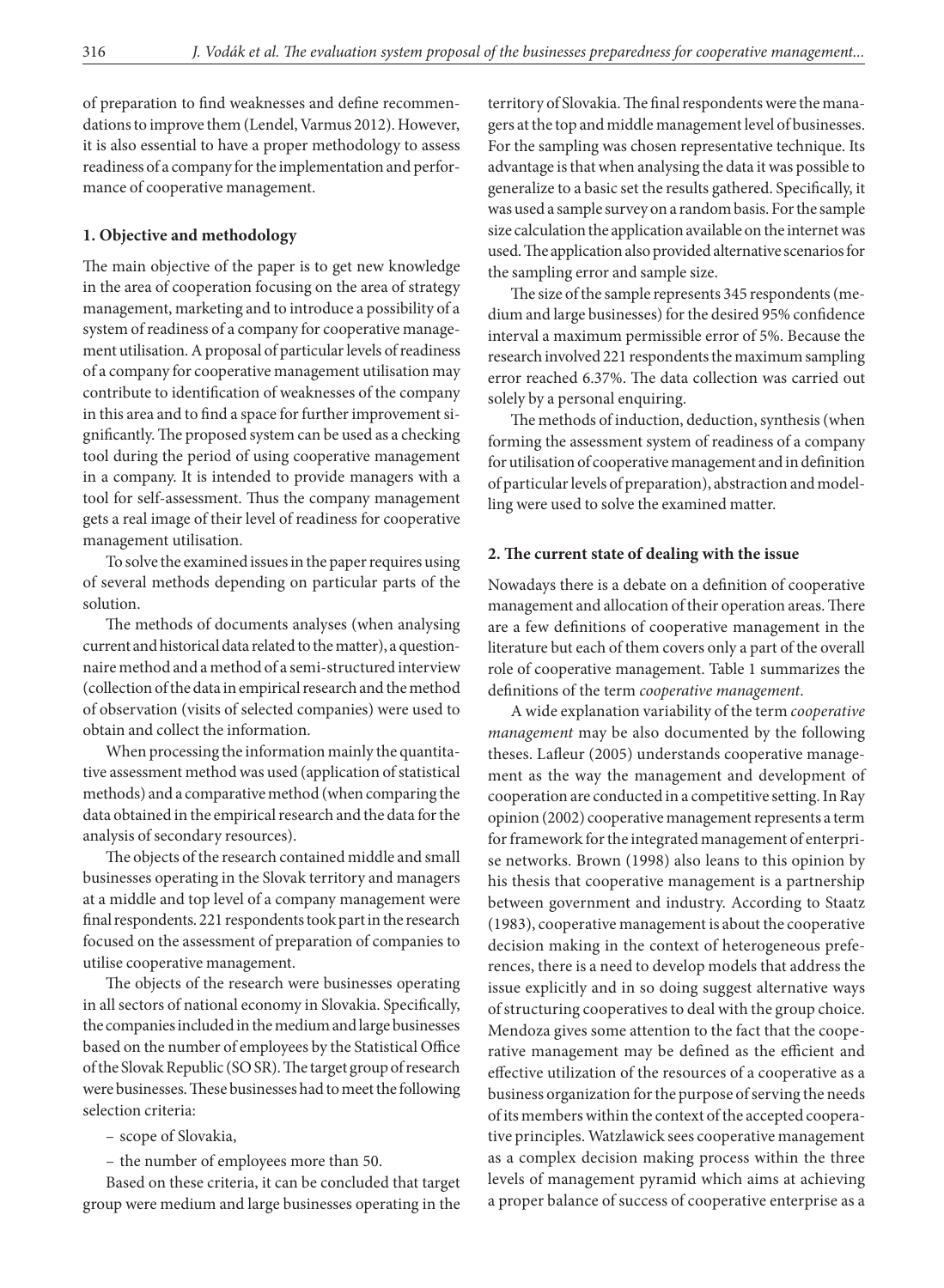business unit as well as a social institution. Davis (1999) perceives cooperative management as a practice of managing a cooperative business organization. Davis & Donaldson (1998) are inclined to believe and claim that cooperative management is a philosophy of management that can be applied irrespective of the ownership structure. Zhang (2011) believes that cooperative management is a core of all management problems. In his opinion the cooperative management provides conditions of constructing a cooperation system. These conditions are the motivation of resource dependence, objective of effect enhancement, constraints of encouraging cooperation and possession of technology of cooperation.

Based on the thorough analysis of domestic and foreign literature we can proceed to the following definition: *"Cooperative management is effective and pragmatic management of cooperative relations between independent organizations or individuals for the purpose of raising of theirs competitiveness."* (Soviar 2012).

Within the analysis of scientific literature the attention was paid also to the effort to find out or to identify current assessment processes of readiness of a company for utilisation of cooperative management. The carried-out the detailed analysis shows that the authors deal solely with the area of forming clusters within the examined matter. This area has been discussed in detail and different methods of clusters forming have been proposed. One of the most popular techniques is based on a pattern created by Professor Michael Porter. It is a quite simple, very useful and flexible pattern called Location Quotient – LQ (1).

$$
LQ_i = \frac{e_i / e}{E_i / E},\tag{1}
$$

where

 $LQ_i$  – location quotient for the sector "*i*",

- *ei* regional employment in the sector "*i*",
- *e* general regional employment,
- $E_i$  state employment in the sector "*i*",
- *E* general state employment.

The values inside and mainly above the area of 0.85–1.15 are considered as significant for cluster creation. In this pattern there is possible to change the values for example for profit or high-added value etc. (Porter 1998).

Therefore only a partial proposal may be found in the scientific literature, especially, in the area of cooperation and understanding of cooperative management, such as (Veerakumaran 2006):

Cooperative management is a complex decision making process, and decisions are made at all the three levels of management pyramid.

The overriding objective of cooperative management is to serve the needs of members.

The conduct of all the activities must be governed jointly by the two sets of principles namely, a) principles of management and b) principles of cooperation.

| Author(s)                  | Definition                                                                                                                                                                                                                                                                                                                              |
|----------------------------|-----------------------------------------------------------------------------------------------------------------------------------------------------------------------------------------------------------------------------------------------------------------------------------------------------------------------------------------|
| Davis, Donaldson<br>(1998) | Cooperative management is a philosophy of management that can be applied irrespective of ownership<br>structure.                                                                                                                                                                                                                        |
| Davis (1999)               | Cooperative management is the practice of managing a cooperative business organization.                                                                                                                                                                                                                                                 |
| Mendoza                    | Cooperative management may be defined as the efficient and effective utilization of the resources of a<br>cooperative as a business organization for the purpose of serving the needs of its members within the<br>context of the accepted cooperative principles.                                                                      |
| Watzlawick                 | Cooperative management should be understood as a complex decision making process within the<br>three levels of management pyramid which aims at achieving a proper balance of success of cooperative<br>enterprise as a business unit as well as a social institution.                                                                  |
| Lafleur (2005)             | Cooperative management is the way the management and development of cooperation are conducted in<br>a competitive setting.                                                                                                                                                                                                              |
| Ray (2002)                 | Cooperative management represents a term for framework for the integrated management of enterprise<br>networks.                                                                                                                                                                                                                         |
| <i>Brown</i> (1998)        | Cooperative management is a partnership between government and industry.                                                                                                                                                                                                                                                                |
| Staatz (1983)              | Cooperative management is about the cooperative decision making in the context of heterogeneous<br>preferences, there is a need to develop models that address the issue explicitly and in so doing suggest<br>alternative ways of structuring cooperatives to deal with the group choice.                                              |
| Zhang (2011)               | Cooperative management is a core of all management problems. Cooperative management provides<br>conditions of constructing a cooperation system. These conditions are the motivation of resource<br>dependence, objective of effect enhancement, constraints of encouraging cooperation and possession of<br>technology of cooperation. |

**Table 1.** Definitions of the term cooperative management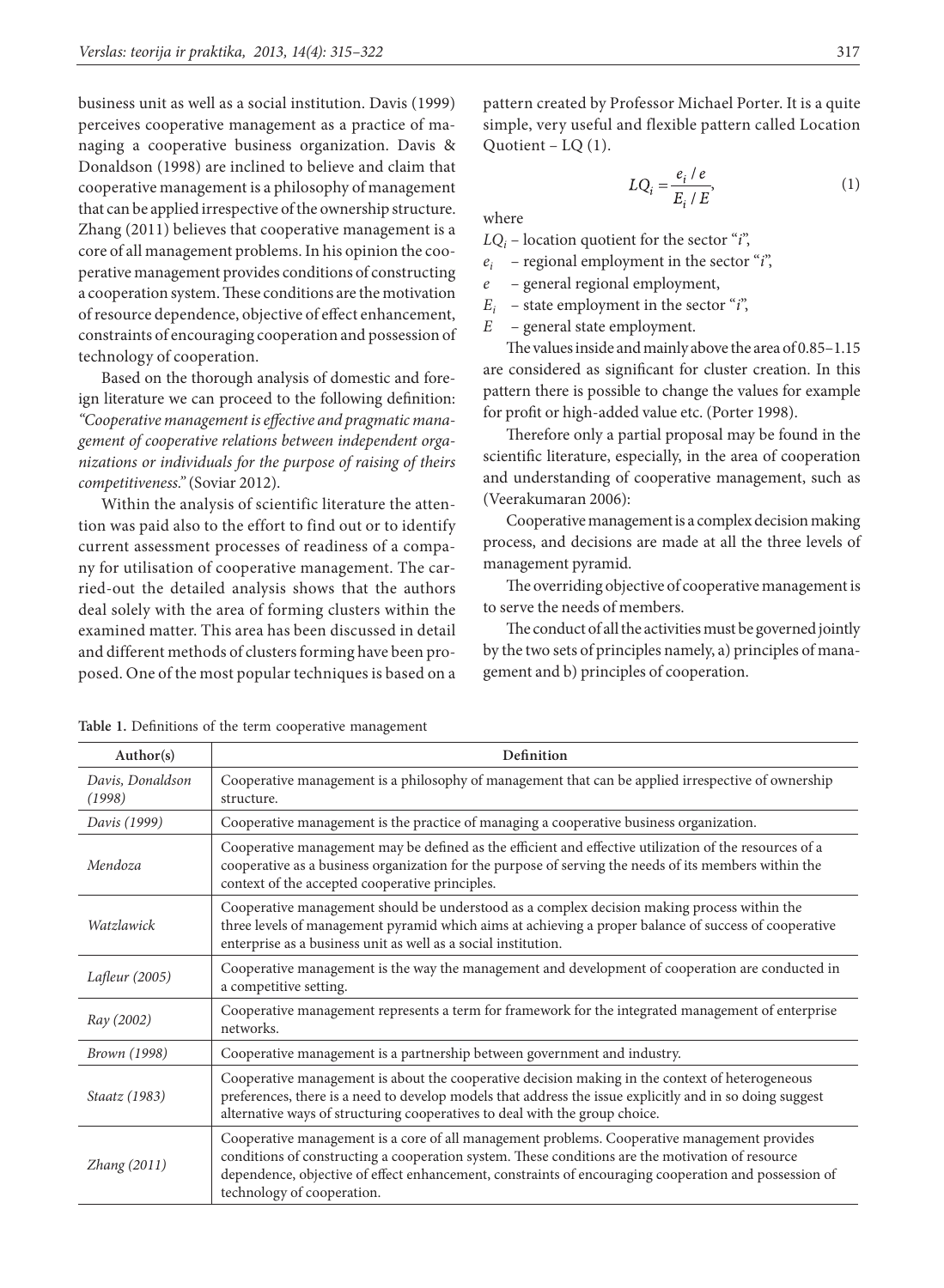The creation of proper balance between efforts aiming at commercial success and those aimed at maintaining the institutional goals of the cooperative association.

Like any other management, it seeks to achieve its aim by means of effective and efficient use of resources.

These findings formed a base for the subsequent proposal of an assessment system of a company readiness for utilisation of cooperative management and for definition of particular levels of readiness.

# **3. Proposal of an assessment system of readiness of companies for cooperative management utilisation**

The research performed was intended to identify the level of readiness of the Slovak companies for cooperative management utilisation. A so called readiness index was used to assess the readiness of the companies. For internal purposes (monitoring of improvement of cooperation processes, motivation of employees, remuneration system, etc.) it is very good to have a value which represents the general readiness of a company in the area of utilisation of cooperative management available.

Stating of a methodology to calculate the readiness index the same principles which are used to calculate the index of customer satisfaction were followed. That means that two measured values are used for the calculation: the importance rate of factors affecting successful utilisation of cooperative management for managers (performance of mutual cooperation) and performance which the company achieves at such factors.

The calculation of particular weights (V) is needed to calculate the readiness index of a company to utilise cooperative management. The calculation of weights follows the level of importance:

$$
v_i = \frac{w_i}{\sum_{i=1}^{N} w_i},
$$
\n(2)

where

 $v_i$  – weight of the i<sup>th</sup> factor,

- $w_i$  importance rate of the i<sup>th</sup> factor,
- *N* number of factors affecting successful utilisation of cooperative management.

The level of readiness of a company for cooperative management utilisation (readiness index) is calculated using the following formula:

$$
I p_i = \frac{\sum_{i=1}^{N} v_{ij} x_{ij}}{10 \sum_{i=1}^{N} v_{ij}},
$$
\n(3)

where

 $Ip_i$  – readiness index of the *i*<sup>th</sup> company,  $v_{ij}$  – weight of the *i*<sup>th</sup> factor,

 $x_{ij}$  – performance achieved at the  $i^{\text{th}}$  factor,

10 – refers to the range used (the scale from 1–10),

*N* – number of factors affecting a successful utilisation of cooperative management.

The total index of readiness is a mean of all individual indexes of readiness. The readiness index has a target to be improved through a reduction of a difference between the rate of importance of particular factors and assessment of their performance.

The companies managers were provided with the key factors of cooperative management utilisation (Table 2) upon which they assessed their performance. The following table shows the factors together with the description of the activities which they include.

| Factor                                              | Description                                                                                                     |  |  |  |
|-----------------------------------------------------|-----------------------------------------------------------------------------------------------------------------|--|--|--|
| Mutual trust                                        | flexibility, seriousness, trustworthiness,<br>responsible approach, frankness,<br>reliability, etc.             |  |  |  |
| <b>Benefits</b><br>of cooperation                   | cooperation value, competitiveness,<br>mutual utilisation of advantages, etc.                                   |  |  |  |
| Observing of<br>contractual terms<br>and conditions | deadlines meetings, agreements<br>fulfilment, willingness to cooperate,<br>etc.                                 |  |  |  |
| Level of<br>communication                           | companies willingness to<br>communicate, to inform inwards<br>and towards partners, open<br>communication, etc. |  |  |  |
| <i>Information</i><br>svstem                        | Data and information flows, technical<br>equipment, data saving, data transfer,                                 |  |  |  |

**Table 2.** Description of factors of successful utilisation of cooperative management

*Source:* own elaboration

etc.

In terms of Table 2, the cooperation management is seen as management that stems from initiatives and needs to cooperate, leaning on the cooperation potential of the company, using mutual trust as its main cooperation tool and acting in the procooperation climate supported by suitable communication and information systems. In centre of enterprise attention is the *benefit of cooperation*. The outcome of the cooperation is the created value that improves competitiveness of the company and opens doors to new opportunities (on the market, in processes, and work approaches, etc.).

The first important aspect which influences cooperation management is *a mutual trust*. Its purpose is to create such a work environment that it will support a cooperation climate. In particular, this means to adhere to contractual terms, professional approach and seriousness of parties in cooperation, responsible approach to dealing with issues during the cooperation as well as reliability of parties in the cooperation.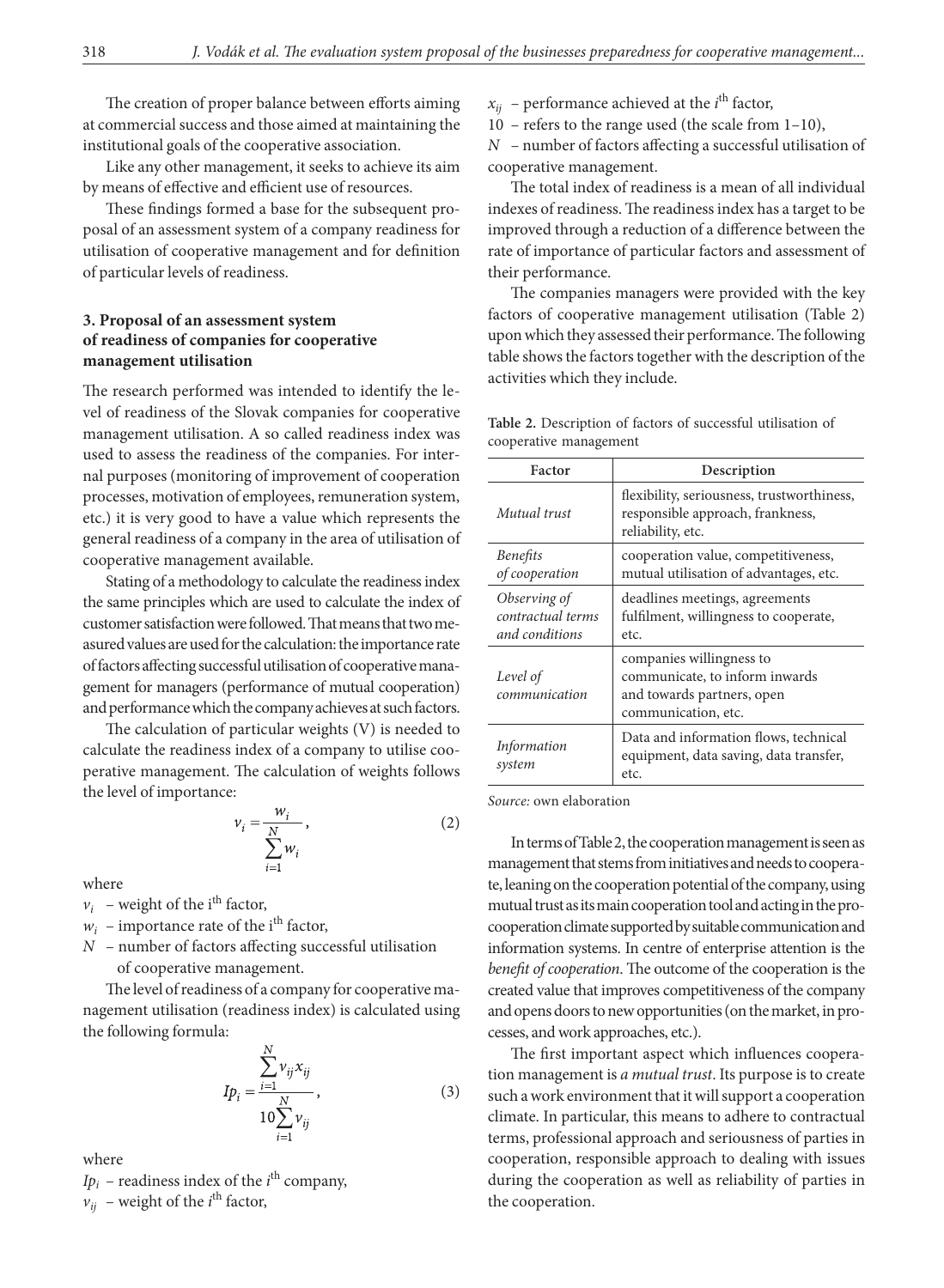The important aspect of cooperation management is *an information system.* Cooperation management must be supported by a suitable information system which enables the use of company cooperation potential in its cooperation activities. This aspect can be also seen as a system of management that supports cooperation, including cooperation approaches, methods, management resources, management styles, initiatives that lead to improvement and better use of cooperation in the enterprise. We also include the external and knowledge systems that were created with the goal of ensuring effective work with knowledge and data related to cooperation. This requires a certain investment of company management into information systems, so that a free flow of information is ensured together with appropriate technical and program equipment.

They could also match particular factors with the importance level or to set priorities. As Figure 1 shows the highest priority is given to the mutual trust (9.35), observing contractual conditions (9.35) and benefits of cooperation (8.94). The lowest priority was given to a communication level (8.52) and especially, to an information system (7.62).

There is not a single case when the performance assessment would exceed the priorities of company managers (Fig. 2) which may be regarded as unacceptable, especially, regarding the matter of utilisation of cooperative management.

The areas for improvement may be seen in all case. The most significant differences in the importance and performance are in the factors like trust, cooperation benefits and contractual conditions meeting.

The total index of readiness of companies for cooperative management utilisation is 75.88%. The highest level of readiness achieved was 98.26% and the lowest one was only 10%.

The performance matrix is a specific type of graphics showing the results of the research of company readiness. All the factors analysed are arranged inside the matrix according to their importance and the performance achieved matched to them by the company managers. The matrix shows the options for future planning. It is divided into four quadrants according to the level of importance and performance. Figure 3 shows a positive situation where all companies responded are in the quadrant with the high importance and performance. However, certain factors are in the border area with the low performance quadrant (information system and communication level). It is necessary that the managers of the companies notice exactly these factors which will result in the increase of performance at these factors.

Upon the values of readiness index achieved the companies may be divided into five levels of readiness:

- chaotic level,
- insufficient level,
- acceptable level,
- high level,
- excellent level.



**Fig. 1.** Rate of importance of key factors of cooperative management utilisation *Source:* own research



**Fig. 2.** Profile of performance of cooperative management utilisation in a company

*Source:* own research



**Fig. 3.** Performance matrix *Source:* own research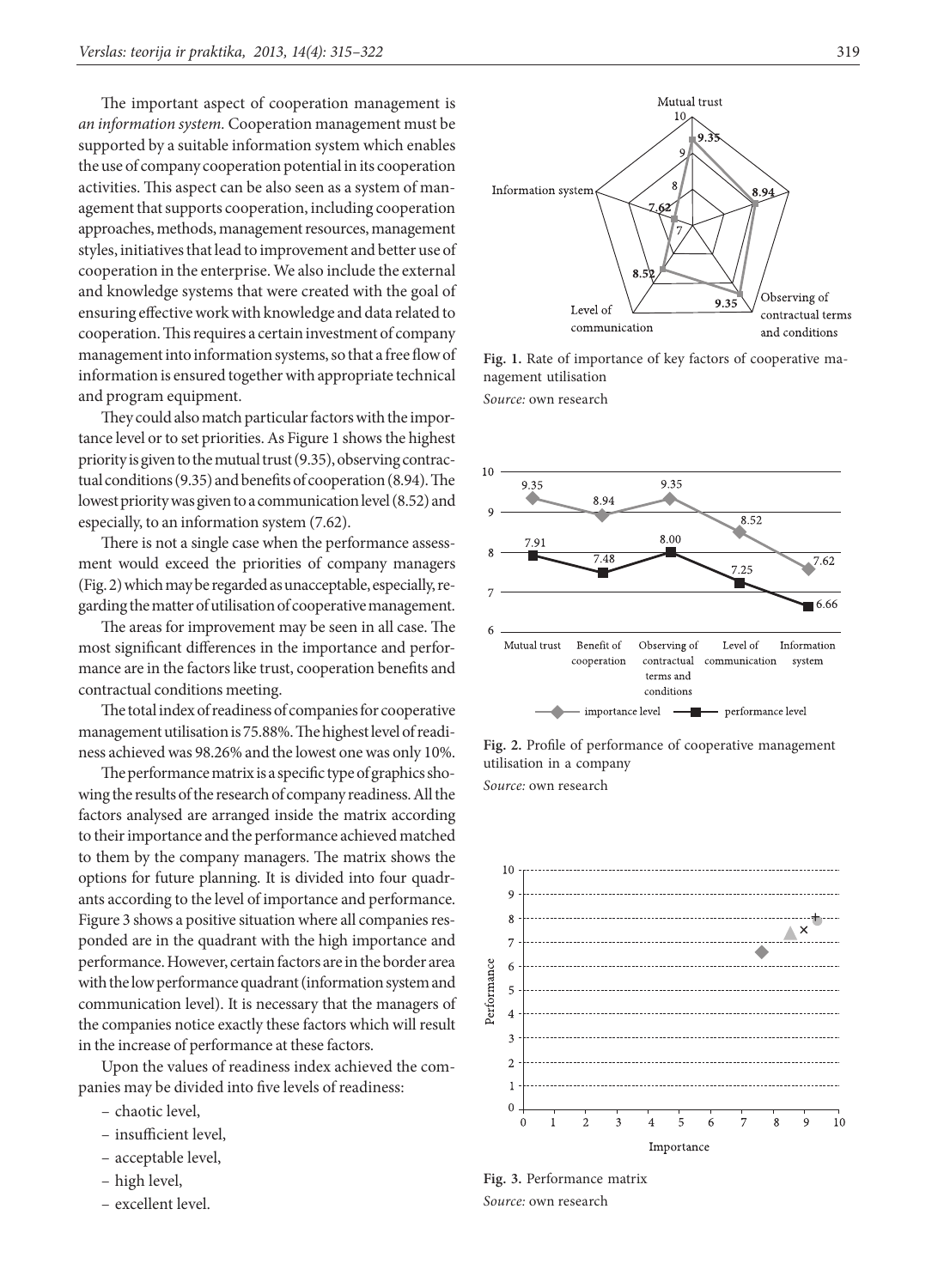*The chaotic level* of readiness corresponds with a company which is not primarily interested in working with other companies and organizations, i.e. in forming of cooperation relationships in the business area. The company management does not have clear ideas about potential cooperation and benefits resulting from it. This lack of awareness is reflected especially in the fact that companies do not develop the already existing cooperations and they only maintain them. Company managers stick to the ways approved and they do not develop new initiatives outwards. Other signs of this lack of awareness and lack of interest are insufficient and non-working communications not only between the departments inside the companies but also in a mutual communication with the current company partners. The communication level gets even worse by the companies´ improper information systems.

*The insufficient level* of readiness corresponds with a company which shows a commencing effort to apply some elements of cooperative management and creation of new relationships. Although the company management have some ideas about cooperation and the benefits of it, such an idea is not reflected in the long-term company plans and in the company strategy at all. A slight progress may be seen in the area of the company information system. That serves as a tool to save, process and communicate important information resulting from the partnership relationships, however, without any integrated conception. In many cases the company employees do not know about the existing cooperation

| Level        | Readiness index<br>(range in %) | Number<br>of companies |  |  |
|--------------|---------------------------------|------------------------|--|--|
| chaotic      | $0 - 40$                        |                        |  |  |
| insufficient | $41 - 60$                       | 24                     |  |  |
| acceptable   | $61 - 80$                       | 88                     |  |  |
| high         | $81 - 90$                       | 66                     |  |  |
| excellent    | $91 - 100$                      | 36                     |  |  |

**Table 3.** Comparative table – the readiness index

*Source:* own research



**Fig. 4.** The achieved level of readiness for utilisation of cooperative management

*Source:* own research

relationships which should be developed. Company managers focus only on fulfilment of the tasks exactly specified by the top management. Problems occur also in the area of meeting of contractual conditions. However, these are in a much smaller extent than at the previous level.

*The acceptable level* of readiness corresponds with a company which meets at least a minimum level for utilisation of cooperative management. Cooperation is already included in both the corporate strategy and company plans in a certain way and some sources are designated to develop them. New initiatives in this area are registered in the company within an active information system. The company employees try to find solutions differently and participate within the existing partnership relationships actively. They discuss such solutions with each other actively. However, interconnection of their ideas with the work of the management and further detail development and spreading the ideas into new dimensions are limited.

*The high level* of readiness corresponds with a company that is on a good way of becoming very successful in the area of utilization of cooperative management. Company management and marketing support the development of the current and making of new cooperation relationships. The employees of the company notice their partners and they foreseen their future needs including cooperation needs. They think in a context and in conditions different from the employees in most of the companies and their objective is to bring a higher added value for the partners in cooperation (Blašková 2010). The efficient registration of information related to the cooperation relationships within the company information system helps to this purpose. There is the efficient communication based on directness and mutual trust in the company.

*The excellent level* of readiness is typical for a company, which may be classified in a top group in the area of utilisation of cooperative management. The company achieves the highest values in particular key elements of utilisation of cooperative management. Cooperative management supports cooperation activities of management to the full extent and engages all employees of the company to this process actively. There is a sophisticated information system providing efficient information flows between the company and its partners. Cooperation relationships are based on intentional maintenance and building of mutual trust. Cooperative relations are based on a mutual trust and meeting the contractual conditions.

A comparative table has been prepared according to the calculation of readiness of particular companies for utilisation of cooperative management upon the achieved readiness indexes (Table 3).

As you can see in Figure 4 the biggest part of the companies is situated in the acceptable level of readiness (39.8%). Such companies have a good basis on which utilisation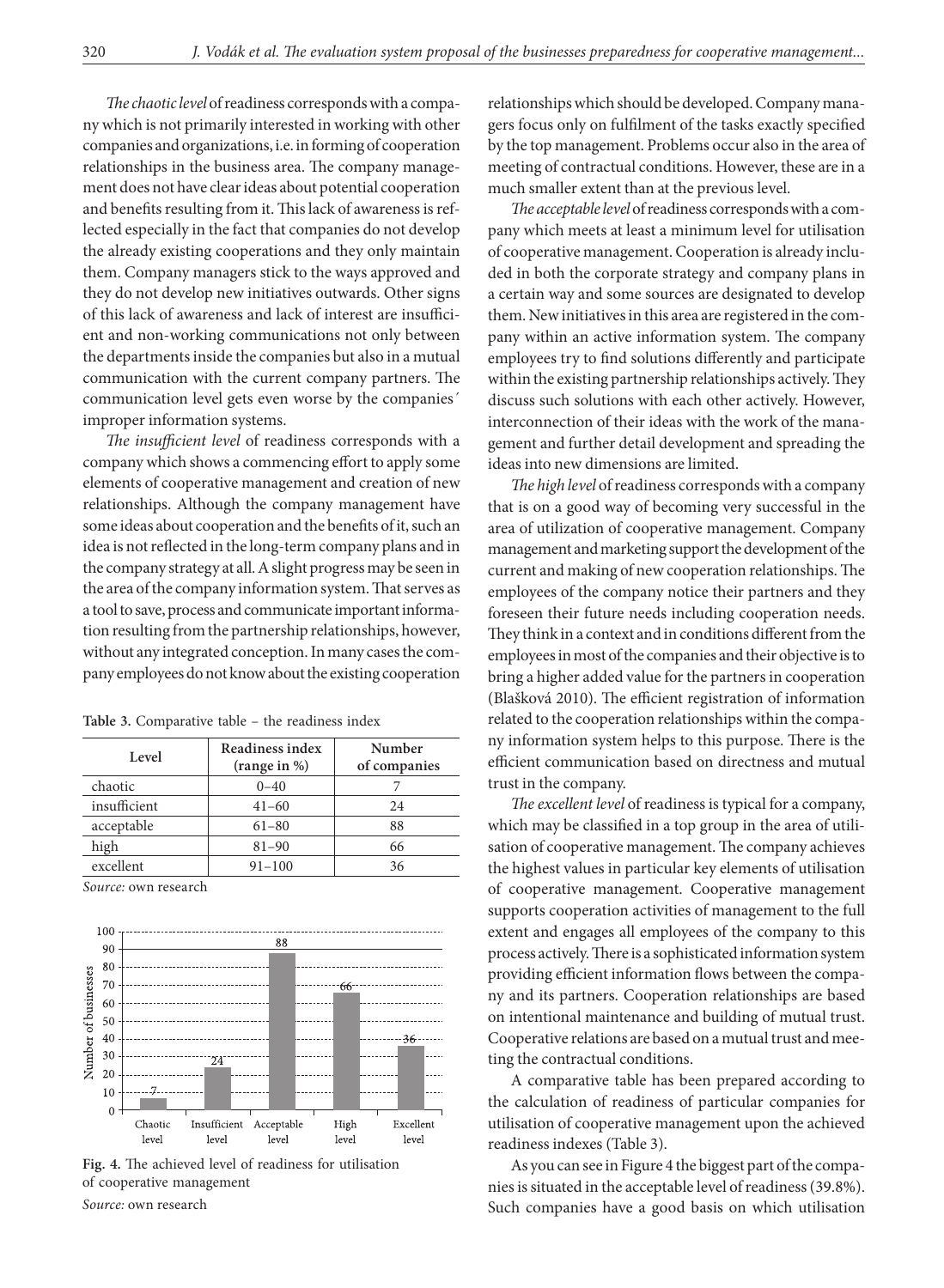of cooperative management may be built systematically step by step. A group of the companies typical for chaotic (3.1%) and insufficient levels (10.8%) may be considered to be negative. Such companies must choose a waiting strategy. They should take some measures to increase the level up to the acceptable level at first. Only then they can be recommended to get to the utilisation of cooperative management.

The fact that 29.8% of the responding companies showed a high level of readiness and 16.2 % of them showed an excellent level and so they may be considered positively.

### **4. Discussion**

We have prepared a detailed methodology in order to assess the level of readiness of companies for utilisation of cooperative management which might be a basis for further assessment also in other performed researches. On the other side we realize that this methodology has been made upon our experience and particularly upon detailed analysis and synthesis of the knowledge in the area of cooperative management obtained from the scientific literature. Therefore, the methodology created bears the signs of subjectivism. Verification of it in form of a discussion of the wider public and practice in the area of cooperation, strategic marketing and strategy management will be necessary for its further application. In order to do this we are planning to address it to the experts from universities especially, in Italy, Germany, Austria, Poland, Lithuania and the Czech Republic. The correctness of the defined levels of readiness may be also verified if a more detailed empiric research is carried out.

The results obtained by the research form a basis to define particular levels of readiness and specification of the ranges. Particularly the interviews with managers from the middle and top management levels help to achieve more comprehensive sight of utilisation of the cooperative management, identify the key areas affecting the preconditions for its utilisation in a company which are subjects to the assessment within the readiness index.

Particular levels of readiness have been proposed in order to define different development stages in achievement of the highest level of utilisation of cooperative management. A similar approach may be seen also in case of maturity stages from the CMM model (Capability Maturity Model) that was made in the Software Engineering Institute Carnegie Mellon of Pittsburgh University in the early ninetieth of the last century (more Gartner 2001).

The presented methodology is a valuable tool for company managers in utilisation of cooperative management. It may also be used as a tool for self-assessment. Management gets the assessment of company readiness for utilisation of cooperative management, identifies their weaknesses in this area and reveals space for further improvement this way. We can also see utilisation of the proposed methodology in form of a checking tool during utilisation of cooperative management. The objective of a company should contain sustainable development of mutual cooperation with partners in order to enhance competitiveness of the company. However, a minimum acceptable level is necessary for a successful performance of cooperative management which will provide utilisation of its key elements.

### **Conclusions**

Nowadays, active work in the area of cooperative management may help companies not only to keep their position on the market and it can even enhance its competitiveness and find new perspective partners (Soviar 2009). It is essential to form suitable conditions in the company to have cooperative management applied. That requires identification of current conditions of meeting of the key elements of cooperative management. The methodology proposed should serve this purpose.

In the proposal of the assessment system of readiness of a company for utilisation of cooperative management we followed the strategy management and marketing theory. Upon the detailed analysis including an empiric research the facts that helped to propose the assessment system for readiness were found out. They pointed out problematic areas which affect readiness of companies to utilise cooperative management. The collected knowledge from the matter of cooperative management enabled us to create an integrated proposal of the assessment system of readiness of a company for the cooperative management utilisation. The analysis of the scientific literature found a lack of the integrated assessment system of a company readiness for cooperative management utilisation. The authors mostly deal only with the description of the methods intended to the clusters forming issue.

The solution of the matter in the paper was intended to propose an assessment system of company readiness for cooperative management utilisation. The assessment methodology of a company readiness we have designed is applied in the conditions of Slovak companies and is considered a determining result. The methodology prepared should serve the managers at secondary and top management both as an inspection tool and self-assessment tool which indicate company weaknesses in the area of cooperation and reveal a space for improvement.

### **Acknowledgements**

This paper was partially supported by the Slovak scientific grant VEGA 1/0992/11 2011-2013.